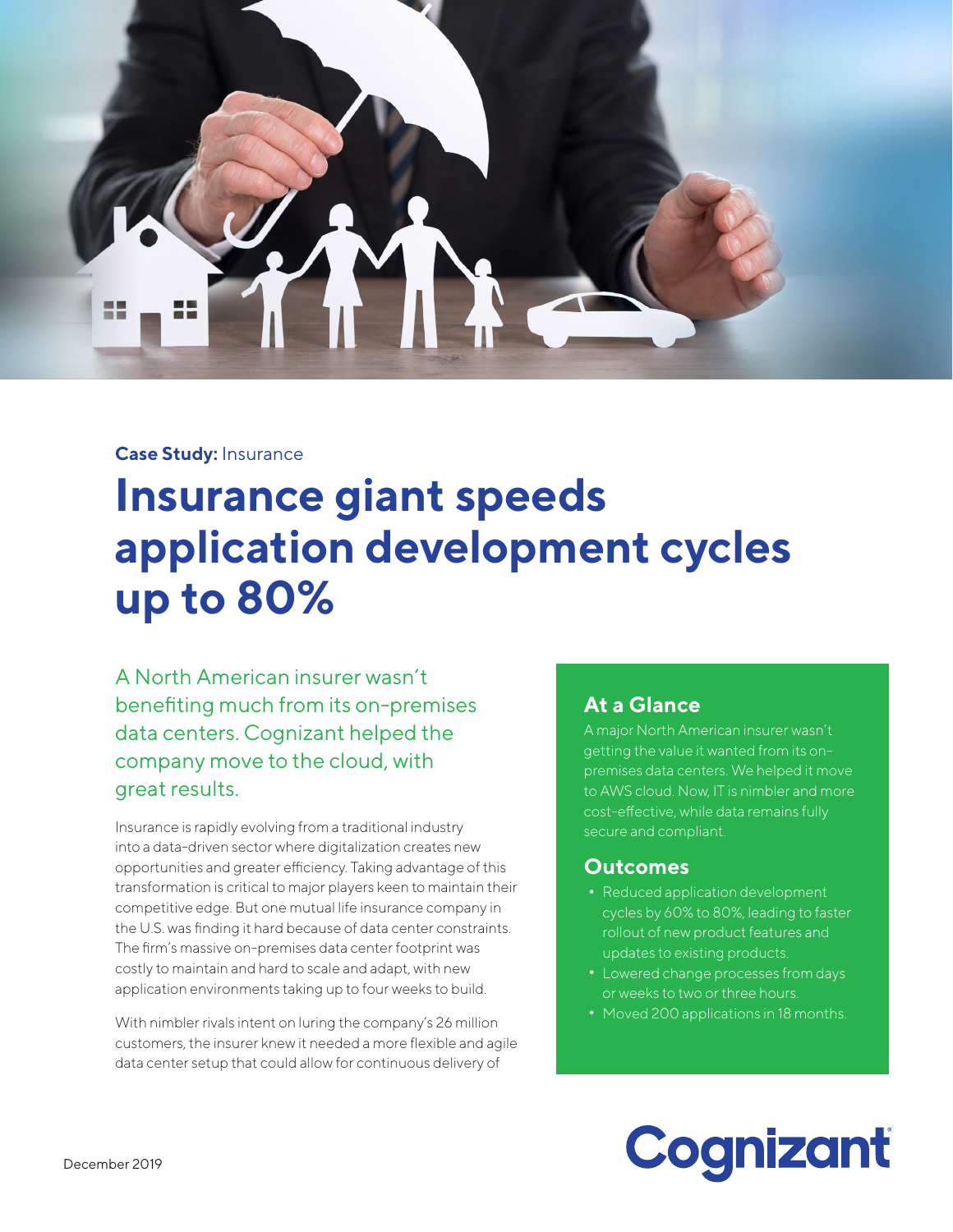software. The obvious solution was to move its applications to the cloud. But the company couldn't afford to take any risks with the migration of its core applications. It needed a technology partner that was not only a cloud specialist but also an experienced provider to the insurance industry. Cognizant measured up on both accounts.

Our cloud experience includes being a channel and marketplace reseller and a partner for premier consulting, managed services and migration acceleration programs with Amazon Web Services (AWS). We are also a leading global services partner for the insurance industry, with seven of the top 10 global insurers and 33 of the top 50 U.S. names benefiting from our integrated services portfolio.

With the insurer keen to host North American application workloads in locations that best meet its business, compliance and technical requirements, Cognizant was contracted to prepare the AWS public cloud for hosting new and existing applications and to assist with the migration. Specifically, our objectives were to:

• Create a scalable IT infrastructure that would reduce the time and effort associated with deploying new environments.

- Introduce an updated toolset for continuous integration and continuous deployment software engineering practices.
- Improve quality by streamlining test environments.
- Automate application code build and deployment.
- Standardize computing and application services.
- Support application development requirements.
- Implement security and compliance controls.
- Reduce the data center footprint.

#### **Architectural Approach:**

- Implementing infrastructure security, including encryption, malware and distributed denialof-service protection, as well as threat and vulnerability management.
- Building an AWS hosting platform fully compliant with the insurer's enterprise security and compliance standards.
- Adhering to compliance requirements such as logging, audit trails and appropriate handling of sensitive client data.
- Leveraging key AWS capabilities that provide elasticity and a highly available and on-demand hosting environment.
- Automating capabilities to reduce manual effort, human errors and time to market.